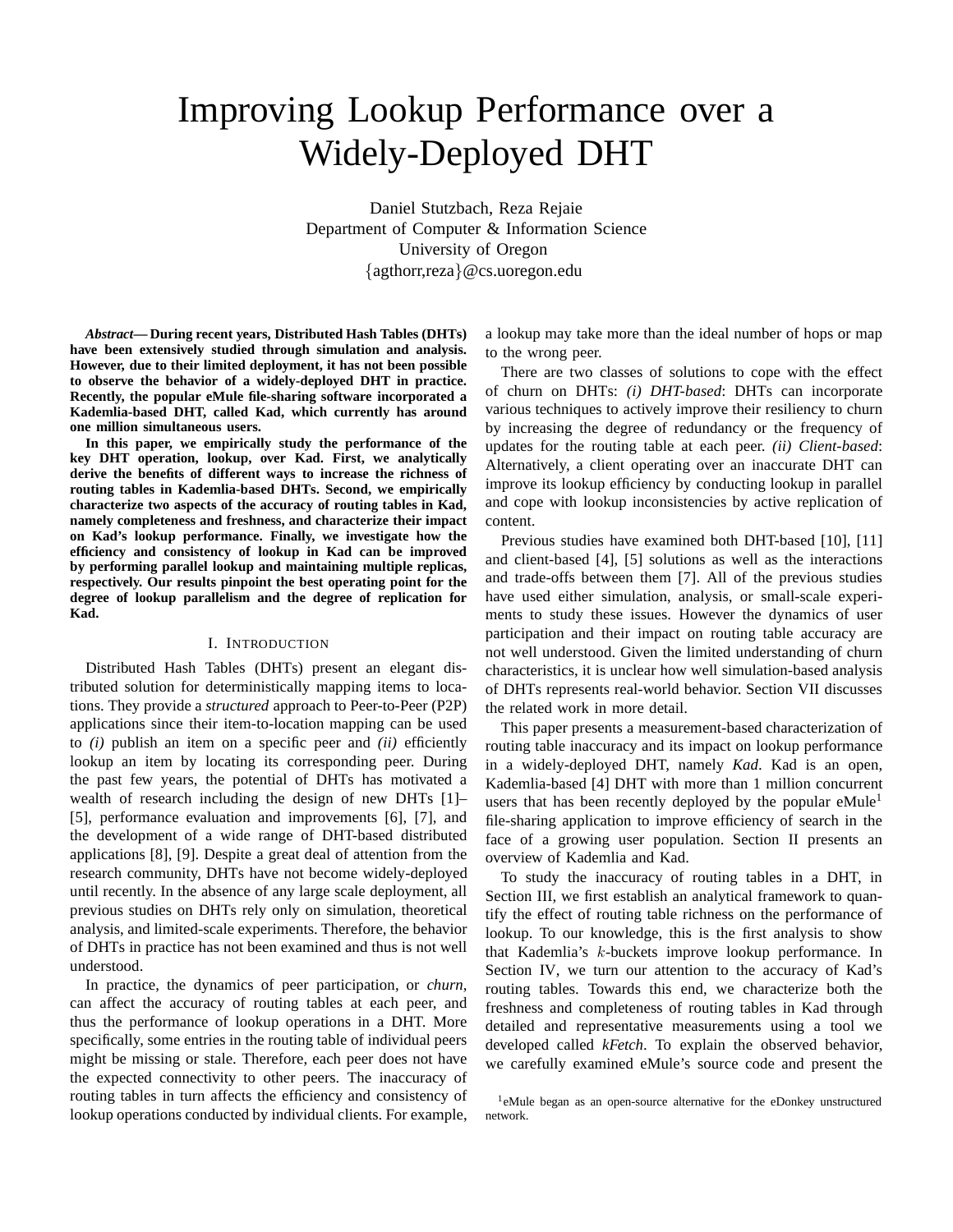underlying policies for routing table updates and redundancy management. Next, we turn our attention to different clientbased techniques to improve lookup efficiency and consistency over Kad despite the inaccuracy of routing tables. Since we are dealing with a deployed DHT system, we are unable to explore DHT-based solutions.

In Section V, we examine two classes of parallel lookup techniques to improve lookup efficiency over Kad. Toward this end we developed a new tool called *kLookup*, which emulates a lookup from *any* source ID to *any* destination ID without requiring local access to the designated peers for these IDs. Furthermore, leveraging the iterative lookup scheme in Kad, kLookup enables us to empirically examine different parallel lookup techniques and identify major design trade-offs. Finally, in Section VI we characterize the frequency of inconsistent lookup results in Kad. We then explore how the degree of replication improves lookup consistency.

Our main contributions can be summarized as follows:

- **Analytical Framework**: We develop an analytical framework for computing the average performance of lookups for prefix-matching DHTs. This lead to the surprising result that redundancy in routing tables, such as Kademlia's k-buckets, directly improves mean lookup performance by reducing hop count
- **New Tools**: *(i)* kFetch, a tool for extracting the routing table from Kad peers, *(ii)* kLookup, a parameterized tool for performing lookups over Kad using a variety of lookup algorithms
- **Empirical Findings**: *(i)* Validating the predictions of our analytical framework, *(ii)* Locating the sweet spot for the degree of lookup parallelism to improve lookup efficiency, *(iii)* Locating the sweet spot for the degree of replication to overcome routing table inconsistencies

While this study is centered around Kad, our analysis, methodologies, tools and findings are mostly applicable to other DHTs with proper adjustment. To address the wider applicability of our work, we briefly discuss how some issues can be pursued in the context of other DHTs. Our extensive examination of eMule's source code also revealed several bugs, some of which were fixed in the next revision.

#### II. BACKGROUND

We first present some background on Kademlia, since it forms the basis for the Kad network that we use for our empirical study. Like most DHTs, peers in Kademlia each have an identifier that is assigned either uniformly at random or via a cryptographic hash. To determine the distance between two peers, Kademlia uses a unique "XOR metric", the bitwise XOR of their identifiers. For example, the distance between 0100 and 0111 is 0011 (or 3).

Kademlia belongs to the general class of prefix-matching DHTs, such as Pastry [3] and Tapestry [12]. At the high-level, these DHTs work in the same way. A *lookup* consists of a sequence of *lookup steps* (or hops). The first step consults the client's routing table for the target ID, which is guaranteed to have a route where the high-order b bits match. The route points to another peer, which is consulted in the next step and is guaranteed to have a route where the first 2b bits match. The process continues until no next route can be found, indicating that the closest peer to the ID has been reached. We can view the distance between two identifiers as the number of bits that must be matched to reach from one to the other. For a network of *n* peers, most peers will be around  $\log_2 n$  bits apart, and the expected number of steps to perform a lookup is  $\frac{\log_2 n}{b}$ . We call b the *symbol size*, and in basic Kademlia  $b = 1$ . Section III examines the impact of different choices for  $b$  on lookup latency (in hops) and route table size.

As IP is also a prefix-matching protocol, we borrow some terminology from IP to describe Kademlia routing tables. Each route in a Kademlia routing table is labeled with a *subnet address* and *mask*. When performing a lookup for a key, the most-specific routing table entry with a matching subnet is used, just as in IP routing. In this paper, the familiar "slash-notation" specifies the number of bits in the mask (*i.e.,* "/3" means an ID must match the highest-order 3 bits of the subnet address). In Kademlia, the routing table is structured to contain one route per address bit, with increasingly specific masks. The subnet addresses are the same as the ID of the peer hosting the routing table. The routing table structure can be viewed as a binary tree, as shown in Figure 1(a). For example, consider a Kademlia network using 4-bit identifiers<sup>2</sup> and a particular peer with the address 0000. There are route table entries for the following address–mask pairs: 0000/0, 0000/1, 0000/2, 0000/3, 0000/4. Because more-specific routes are preferred, the routing table entries are effectively for the following address–mask pairs: 1000/1, 0100/2, 0010/3, 0001/4, 0000/4. In other words, the 0000/0 line will only contain 1000/1 addresses since any 0000/1 address would map to one of the more specific entries.

The routing tables in all the Kademlia peers collectively form one large binary tree, with each peer containing a fraction  $(O\left(\frac{\log n}{n}\right))$  of it. During a lookup, each routing step pivots to a different peer which is one bit closer to the target, guaranteeing that the lookup requires at most  $O(\log n)$  steps.

For redundancy purposes, each routing table entry (or node in the binary tree) contains a list, called a  $k$ -bucket, of  $k$  matching contacts. Each contact includes the Kademlia ID, IP address, and port of the remote peer. Thus, each lookup step has a choice of  $k$  different contacts for the next step. Section III examines some of the consequences for choosing different values of k. We note that  $k$ -buckets could be adapted for use in other types of DHT as well.

Kademlia makes use of parallel routing to speed up lookups, as do EpiChord [13] and Accordion [5]. Issuing  $\alpha$  lookup requests at a time avoids long waits while departed peers time out and also increase the probability of finding low-latency peers. Section V examines using different values of  $\alpha$  in Kad.

Kademlia uses iterative routing, where the client is responsible for the entire lookup process. At each step, the client

<sup>&</sup>lt;sup>2</sup>In practice no DHT would use such a small identifier space, but it's more tractable for illustrative purposes.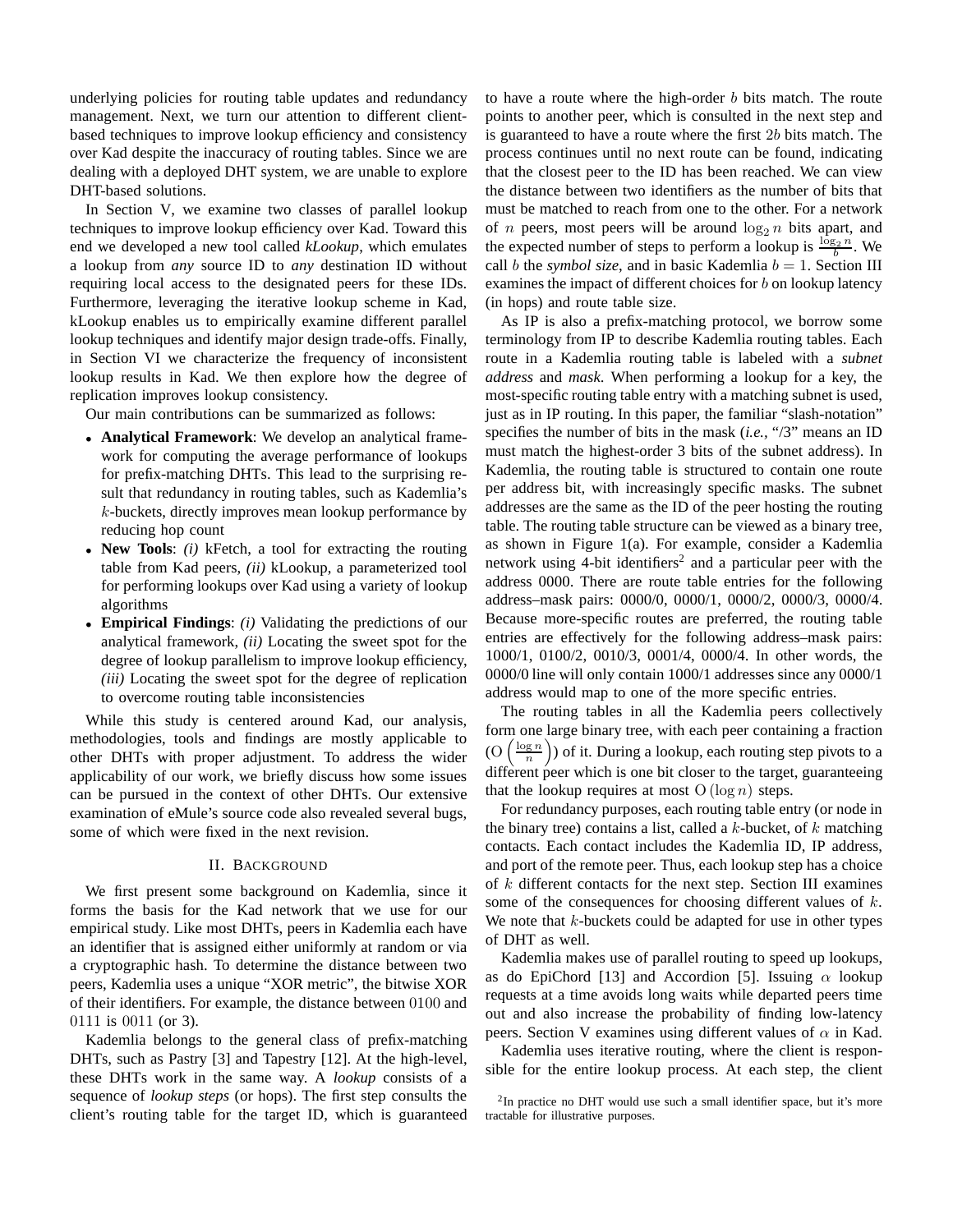sends a *lookup request* to the next-hop peer and waits for a *lookup reply*. The reply lets the client know what the next hop is. Iterative routing contrasts with recursive routing, where the lookup request is forwarded automatically from one peer to another. While it has been shown that recursive routing typically has lower latency [14], iterative routing has several useful practical properties:

- **Fate-Sharing**: Lookup messages cannot be lost due to the departure of an intermediate peer holding the lookup request [15].
- **Debugging**: Iterative routing is easier to debug since information at each step is reported back to the client performing the lookup.
- **Compartmentalization**: Iterative routing decouples route table maintenance and lookup technique, allowing them to be studied and improved independently in a deployed network. Our tool, kLookup, uses this division to evaluate a variety of lookup techniques directly over the existing Kad network, as shown in Sections V and VI.
- **Route Table Extraction**: Iterative routing allows us to download the entire routing table of any peer. We make use of this feature in our tool, kFetch, described in Section IV-B.

In summary, the key properties of Kademlia (and thus Kad) are as follows: *(i)* routing by prefix-matching, *(ii)* redundancy in routing tables (k-buckets), *(iii)* parallel routing, and *(iv)* iterative routing. Redundancy, parallel routing, and iterative routing could be incorporated into most varieties of DHT. For example, EpiChord is a variant of Chord with parallel routing. Prefix-matching is an intrinsic property of Kademlia's design, which it shares with a number of other DHTs such as Pastry and Tapestry.

Kad is a Kademlia-based DHT network for file-sharing, composed of eMule clients. While Kad is based on Kademlia, Kad uses a slightly different routing table structure, described in detail in Section III. Kad has approximately 1 million simultaneous users, plus many more firewalled peers who utilize the Kad DHT for lookups but do not participate in the DHT structure. For each file an eMule client shares, the client computes the hash of each word in the filename, and publishes information about itself and the file to the peers responsible for the hashes. When an eMule user enters a keyword search, eMule computes the hash of the first keyword and initiates a lookup for the hash. The lookup returns a set of endpoints to which the client submits the full keyword list. Those peers process the query and return a set of matching results.

# III. ANALYSIS OF KADEMLIA'S k-BUCKETS

In this section, we first establish an analytical framework to examine the effect on lookup performance of adding extra contacts to routing tables. We derive a formula for computing the typical number of hops needed to perform a lookup as a function of the way the extra contacts are structured, and use the formula to explore trade-offs between different methods for increasing the richness of routing tables.

Every DHT has some structure that determines a peer's potential neighbors based on identifiers. For example, in basic Kademlia a peer must have a neighbor with a different highorder ID bit, a neighbor with a matching first bit and a different second bit, a neighbor with the first two bits matching and a different third bit, etc. We call each address–mask pair a *bucket* (following the Kademlia terminology) where each bucket contains address information, called *contacts*, for several neighbors. A bucket with  $k$  contacts is called a  $k$ -bucket. In the base case, a DHT only contains enough information to perform the lookup in  $\log_2 n$  steps. In prefix-matching DHTs such Kademlia, this implies a symbol size of  $b = 1$  and one contact per bucket. In general, the expected number of steps required to perform a lookup is given as follows:

steps per lookup = 
$$
\frac{\log_2 n}{\text{bits improved per step}}
$$
 (1)

A DHT can enrich the routing table structure beyond this base case by either 1) *adding more buckets* or 2) *adding more contacts per bucket*. By adding more buckets, a DHT can guarantee that a larger number of bits will be improved at each step, thereby decreasing the number of hops for a lookup. For example, Pastry [3] uses a default symbol size of  $b = 4$  which guarantees 4 bits will be improved at each step. Tables in Chord can also be enriched in this way [7].

Adding more contacts per bucket is used to guard against churn, an approach employed by DHTs such as Kademlia [4] and Tapestry [12]. By having other contacts handy, a peer can more quickly repair its routing table when a failure is detected. Furthermore, as observed in [4], with heavy-tailed session times, storing backups and only evicting unresponsive peers implicitly leads to a set of peers with good uptime characteristics. Finally, multiple contacts per route allow for the use of parallel routing.

To examine the benefits and costs of the above two approaches for enriching routing tables, we analyze their impact in the context of Kademlia. Our analysis also directly applies to other prefix-matching systems such as Pastry and Tapestry, where we can quantify the improvement at each step in terms of the number of matching bits. For other DHTs that use a different basic geometry, our analysis could be adapted by modifying the formulas to reflect the appropriate distance metric.

There are two different approaches for adding more buckets to a routing table, both of which improve the number of lookup hops from  $\log_2 n$  to  $\log_{2^b} n$ :

• **Discrete Symbols**: With this approach, illustrated in Figure 1(b), each interior node points to  $2<sup>b</sup> - 1$  buckets and an additional interior node. When searching a routing table, a peer begins by checking the first  $b$  bits. If all of them match the peer's ID, then it proceeds to the next b bits (*i.e.,* the next interior node). Otherwise, it proceeds immediately to the appropriate bucket. Using Discrete Symbols increases the routing table size from  $\log_2 n$  rows of one k-bucket each to  $\log_{2^b} n$  rows of  $2^b - 1$  k-buckets each. This is the approach used in Kademlia and Pastry.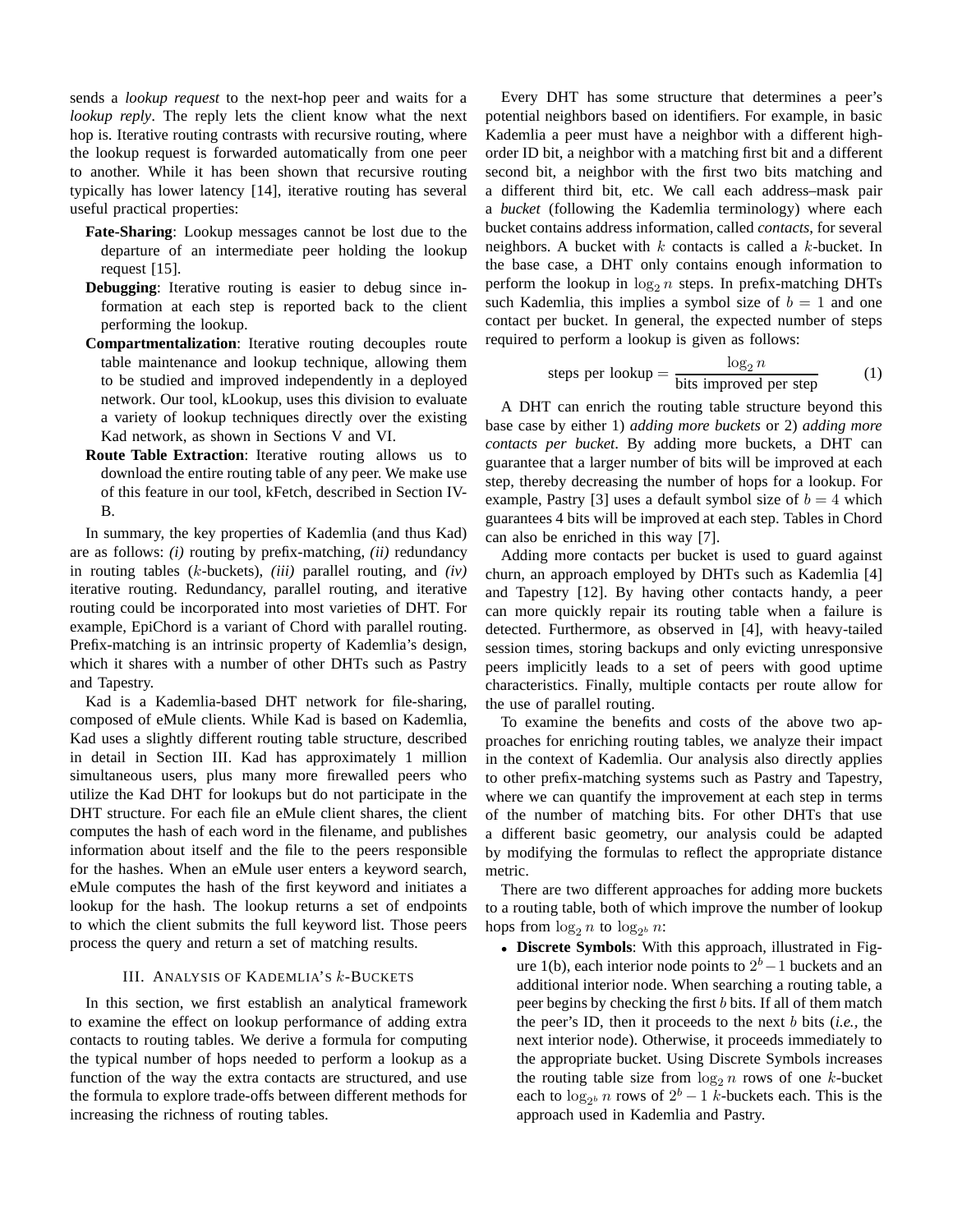

Fig. 1. Routing Table Structures

• **Split Symbols**: With this approach, illustrated in Figure 1(c), each interior node points to  $2^{b-1}$  buckets and an additional interior node. When searching a routing table, a peer begins by checking the first single bit. If it matches the peer's ID, then it proceeds to the next bit (*i.e.,* the next interior node). Otherwise, it examines the next  $b$  bits and proceeds to the appropriate bucket. Using Split Symbols increases the routing table size for  $\log_2 n$  rows of one kbucket each to  $\log_2 n$  rows of  $2^{b-1}$  k-buckets each. This is the approach used in Kad.

To compare and contrast these approaches for organizing routing table contacts, we create a general framework for analyzing their performance. We define  $\mathcal{D}(b, r, k)$  as a system which uses  $b$ -bit symbols with  $r$ -bit resolution and  $k$ -buckets.  $\mathcal{D}(1, 1, k)$  is the basic Kademlia approach,  $\mathcal{D}(b, b, k)$  is the Discrete Symbol approach, and  $\mathcal{D}(b, 1, k)$  is the Split Symbol approach used in Kad. Each routing table has  $\log_{2r} n$  rows of  $2^{b} - 2^{b-r}$  k-buckets, for a total size of  $k(2^{b} - 2^{b-r}) \log_{2^{r}} n$ contacts. Normalizing by a factor of  $\log_2 n$  yields a normalized size of  $k\frac{2^b-2^{b-r}}{r}$ r .

Most prior work on most DHTs<sup>3</sup> is concerned exclusively with the worst-case scenario where the selected contact will not match any *additional* bits of the target identifier. For example, consider searching for the key 111 in the routing table of peer 000 with the base  $b = 1$  system. The peer looks in the bucket with the prefix 1, and returns a contact which we know matches the first bit of the key. However, that contact could be any of the peers 100, 101, 110, or 111. In other words, there's a  $\frac{1}{2}$  chance of improving at least 1 extra bit, a  $\frac{1}{4}$  chance of improving at least 2 extra bits, and so on. More precisely, the probability of improving at least  $\delta$  bits is:

$$
Pr[X \ge \delta] = \frac{1}{2^{\delta}} \tag{2}
$$

<sup>3</sup>To our knowledge, the only work on DHTs which has considered the average-case performance is Chord [1].

Therefore, the average-case is better than the worst-case given in prior work. In particular, the key insight is that large buckets  $(k > 1)$  improve the probability of *randomly* finding a contact with more matching bits since there are more options to choose from. As we will show, the average number of improved bits increases logarithmically with  $k$ , making the performance boost of increasing  $k$  comparable to the performance boost of increasing b. Generally, for a k-bucket the probability of improving by at least  $\delta$  extra symbols is:

$$
F(\delta, r, k) = Pr[X \ge \delta] = 1 - \left(1 - \frac{1}{2^{r\delta}}\right)^k \tag{3}
$$

and the probability of improving *exactly*  $\delta$  symbols is:

$$
f(\delta, r, k) = Pr[X = \delta] = F(\delta, r, k) - F(\delta + 1, r, k)
$$
 (4)

The key question is: *how many additional bits improve on average due to randomness?* Since we know the probability of improving exactly  $\delta$  additional symbols  $(f(\delta, r, k))$ , we can compute average number of extra bits improved by finding the average value of  $\delta$  and multiplying by the number of bits per symbol  $(r)$  as follows:

extra bits improved per step: 
$$
m(r, k) = r \sum_{\delta=0}^{\infty} \delta \cdot f(\delta, r, k)
$$
 (5)

total bits improved per step: 
$$
t(b, r, k) = b + m(r, k)
$$
 (6)

Note that  $m(r, k)$  is actually decreasing in r due to the r term in Formula 3. While we were unable to find a simple closed form for  $m(r, k)$ , it can be computed numerically without difficulty. For  $r = 1$ ,  $m(1, k)$  asymptotically approaches  $\log_2 k + 0.3327$ , somewhat exceeding this value for lower k. Significantly, for the base case  $\mathcal{D}(1,1,1)$  of no additional routing table entries,  $m(1, 1) = 1$  indicating one extra bit improves per step. In other words, a basic  $\mathcal{D}(1, 1, 1)$  system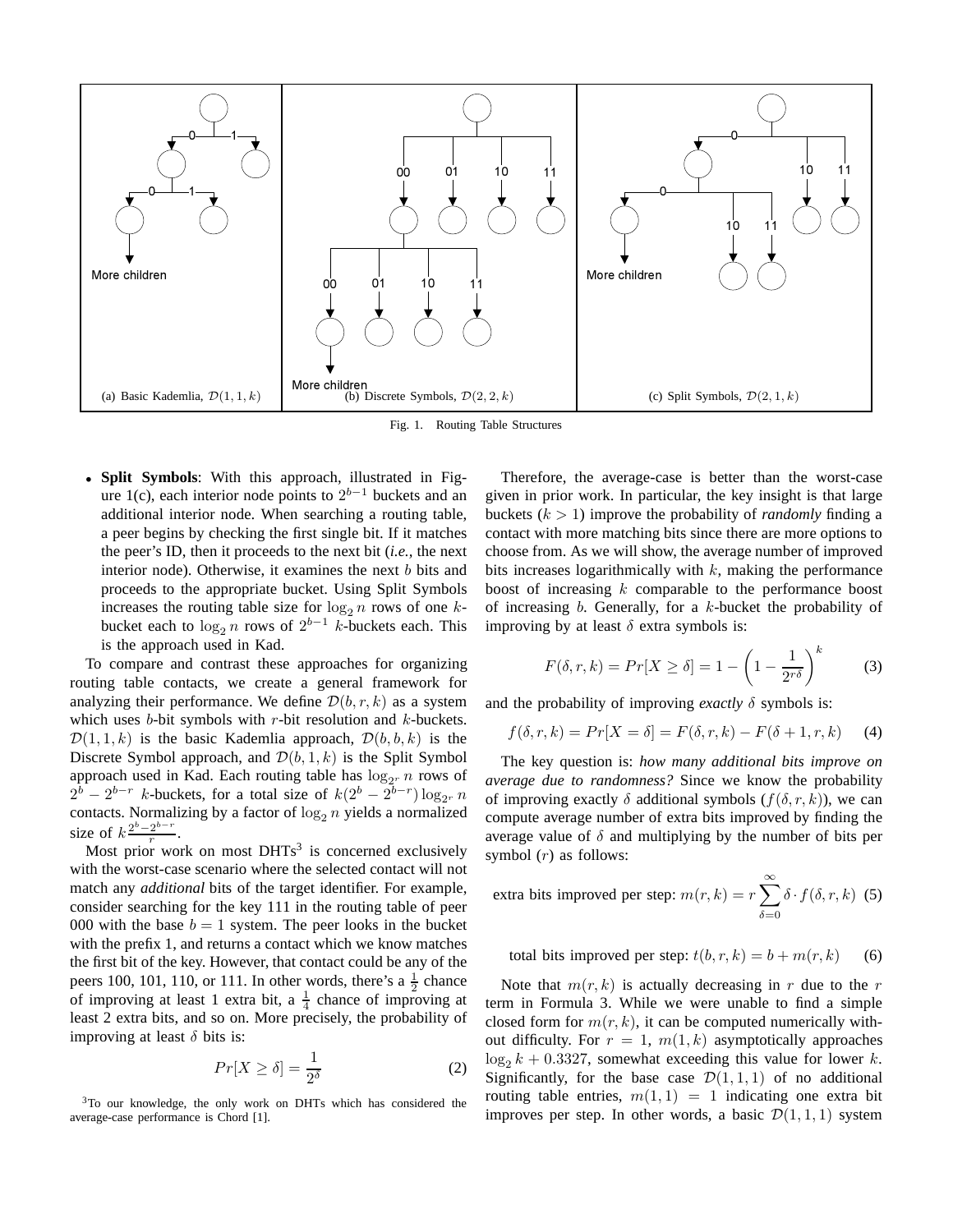

Fig. 2. Relative performance of different routing table structures

on average performs a lookup in *half as many hops* as reported by previous work.

For a Discrete Symbol configuration,  $\mathcal{D}(b, b, k)$ , the number of bits improved on average is  $b + m(b, k)$ . For a Split Symbol configuration,  $\mathcal{D}(b, 1, k)$ , the number of bits improved on average is  $b + m(1, k)$ . *While the Split Symbol approach does use more routing table space, it has the advantage that it can leverage a random improvement of a single extra bit.* The Discrete Symbol approach must randomly improve by b extra bits at a time to make use of random improvements.

To compare the different approaches, first consider the three extreme cases:  $\mathcal{D}(1,1,k)$  (pure Redundancy),  $\mathcal{D}(b, b, 1)$ (pure Discrete Symbols), and  $\mathcal{D}(b, 1, 1)$  (pure Split Symbols). Figure 2(a) presents the performance of each approach as a function of the normalized routing table size. Split Symbols and Redundancy have nearly identical performance, while Discrete Symbols performs slightly better. For the case of Split Symbols  $(\mathcal{D}(b, 1, 1))$ , the b-bit symbols guarantee an improvement of b bits in the worst case, plus an additional  $m(1, 1) = 1$  bits on average, for a total of exactly  $b + 1$  bits, dividing by the normalized size yields  $\frac{b+1}{2^{b-1}}$ . This is the slope of the Split Symbols  $(\mathcal{D}(b, 1, 1))$  line in Figure 2(a).

For the case of Discrete Symbols  $(D(b, b, 1))$ , the b-bit symbols again guarantee an improvement of b bits in the worst case, plus an additional  $m(r, 1)$  bits on average. However,  $m(r, 1)$  asymptotically approaches 0 for large r. As a point of reference, for Pastry's typical value of  $b = r = 4$ , the average improvement is 4.27 bits per step, roughly a 4% reduction in the mean number of lookup hops<sup>4</sup> compared to that reported by the Pastry authors [3]. The average improvement divided by the normalized size is  $b \frac{b+m(r,1)}{2^b-1}$ .

For the case of large buckets and 1-bit symbols  $(\mathcal{D}(1, 1, k))$ , the 1-bit symbols guarantee an improvement of 1 bit in the worst case, plus an additional  $m(1, k)$  bits on average, for a total of  $1 + m(1, k)$ . Dividing by the normalized size results in  $\frac{1+m(1,k)}{k}$ . As a point of reference, for the value of  $k = 20$ suggested in the Kademlia paper [4], the average improvement is 5.7 bits per step rather than 1 bit per step, resulting in a 60% reduction in the mean number of hops!

An important question is: *Can performance be improved*

*by using a mixture of large buckets and large symbols?* The short answer is "No". Figures 2(b) and 2(c) plot several other permutations of  $\mathcal{D}(b, r, k)$ . Figure 2(b) holds k constant and varies  $b$ , while Figure 2(c) holds  $b$  constant and varies  $k$ . For small values of  $k$  (*e.g.,* 2) with varying  $b$ , both Discrete Symbols and Split Symbols have performance in between their regular performance and  $\mathcal{D}(1,1,k)$ . For moderate values (*e.g.*, 20) of  $k$ , the performance of Split Symbols is virtually identical to  $\mathcal{D}(1, 1, k)$ , while the performance of Discrete Symbols plummets (as seen in Figure 2(b)). Because Discrete Symbols cannot make good use of randomness, the  $k$ -redundancy imposes a cost with little benefit on lookup performance.

In summary, increasing the symbol size offers a constantfactor improvement to worst-case performance, while using kbuckets offers comparable average-case improvement. Moreover, k-buckets offer other advantages as follows:

- Reduced implementation complexity
- Lower maintenance bandwidth; fewer restrictions on acceptable contacts allows for more contacts to be acquired passively
- Better resistance to churn by accumulating high-quality contacts

While our framework is motivated by our study of Kad, it applies to any prefix-matching DHT and could be extended to other DHTs that can accommodate different symbol or bucket sizes, such as Chord. In the following section, we use the formulas we have developed to compute a lower bound on the average lookup hops in Kad and empirically examine how close our predicted model is to the actual performance.

## IV. ACCURACY OF ROUTING TABLES IN KAD

In this section, we empirically characterize the degree of routing table accuracy in Kad and identify the underlying reasons for inaccuracies. These characteristics help us explain the observed lookup performance in Section V. Our goal is to explore the structure and redundancy (*i.e.,* b and k) of routing tables in Kad by examining the eMule source code<sup>5</sup>, and then empirically studying the impact of churn on routing table accuracy.

<sup>&</sup>lt;sup>4</sup>The expected number of hops is equal to  $\log_B n$  where B is the average number of bits of improvement.

<sup>5</sup>There is no written specification that describes the Kad protocol so our explanations are based on our reading of the source code.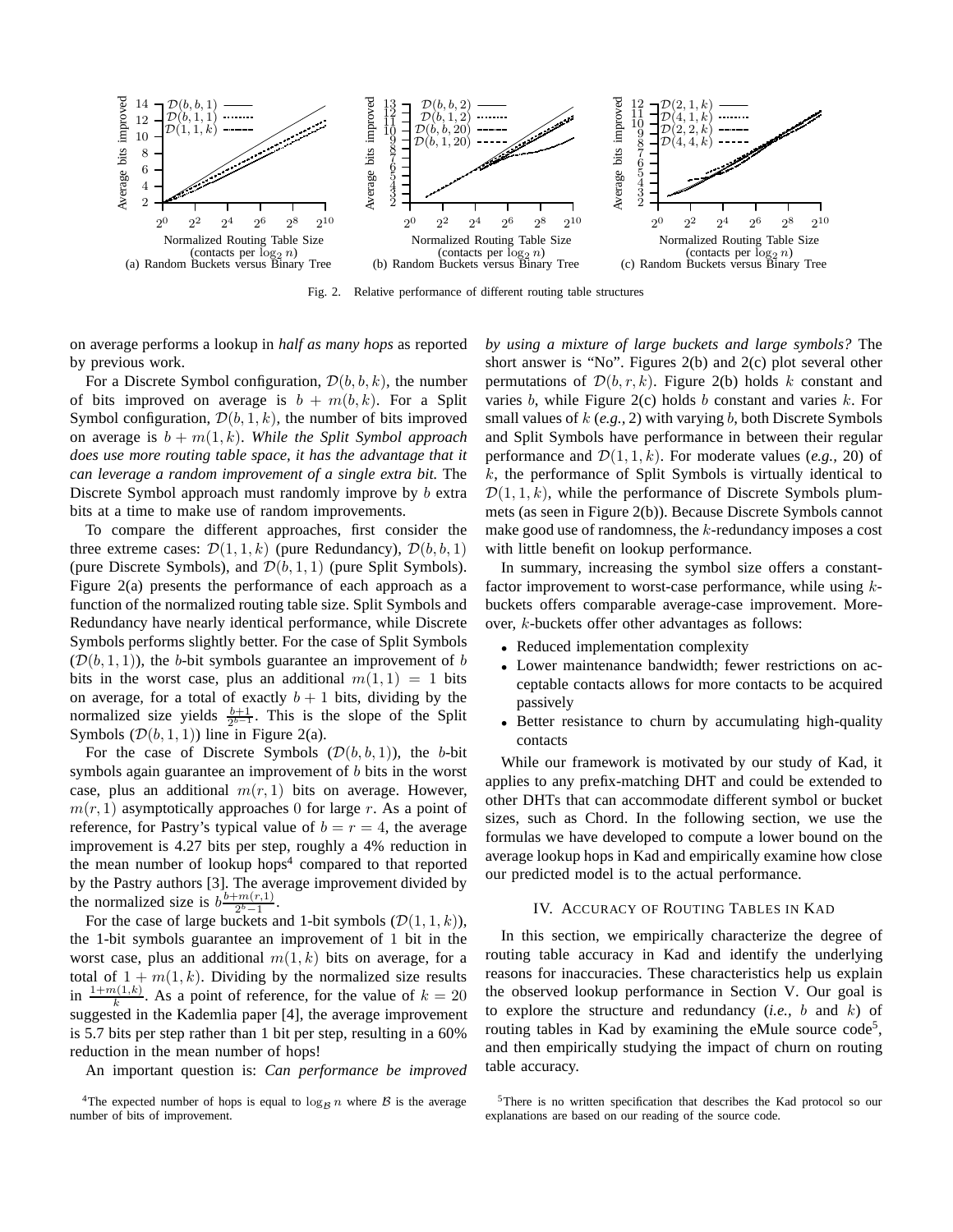#### *A. Predicting Kad Performance*

Close examination of the eMule 0.46a source code reveals that Kad is based on Kademlia with a bucket size of 10 contacts  $(k = 10)$  and 3.25-bit Split Symbols, meaning Kad is a  $\mathcal{D}(3.25, 1, 10)$  system. The  $\frac{1}{4}$  bit is due to the fact that Kad uses unbalanced subtrees. Each interior node has branches with labels 0, 1000, 1001, 101, 110, and 111. The 0 branch leads to the next interior node; the other branches lead to  $k$ -buckets. The average improvement per step is  $3.25 + m(1, k)$  bits. We also validated our understanding of the source code with empirical observations of its operation. Therefore, according to Formula 6 the mean number of improved bits per step is 6.98 in Kad. As a special case, Kad's root node has a full 16 branches, so it improves at least the 4 most significant bits and 7.73 bits on average on the first step. To account for this, we revise Formula 1 as follows:

steps per lookup in Kad: 
$$
1 + \frac{\log_2 n - t(4, 1, 10)}{t(3.25, 1, 10)}
$$
 (7)

Thus, the expected number of hops in Kad is  $1 + \frac{\log_2(n) - 7.73}{6.98}$  $\frac{(n)-1.13}{6.98}$ . **Estimating Network Size**: Toward this end, we need an estimate of the size of the Kad network  $(n)$ . An obvious approach would be to crawl the Kad network to capture the entire population of peers. However, crawling the *entire* Kad network takes too long due to the large size of routing tables at each peer and the large number of peers in the network. Because churn occurs while the crawler runs, a very long crawl would result in an inflated population count as it would record a large number of short-lived peers that are not simultaneously present. However, crawling a subnet is much faster than crawling the whole network. Since Kad identifiers are selected uniformly at random, any subset of the ID space (such as a subnet) is a representative sample of the total population. Multiplying the measured size of a subnet by the number of such subnets yields an estimate of the population size. By taking the mean over many such samples, we can get a good estimate for  $n$ .

In our previous work [16], we developed a parallel peerto-peer overlay crawler, called *Cruiser*. Given a Kad overlay subnet as an input (*e.g.,* 0x5cd/12), Cruiser walks the DHT structure to capture a snapshot of all the active peers with IDs in the specified subnet. For example, it can capture a /10 subnet with roughly 1000 peers in around 3–4 minutes and a /12 subnet with roughly 250 peers in around one minute. During June of 2005, we captured the population size for several hundred randomly selected subnets with Cruiser. Our measurements reveal that the Kad network has a mean population size of approximately 980,000 concurrent peers. Given this estimated group size for the Kad network, a lookup over Kad requires  $\log_2 980,000 \approx 19.9$  bits of improvement, and a lookup in Kad should take  $\frac{19.9 - 7.73}{6.98} + 1 = 2.7$  hops (according to Formula 7), assuming perfect routing tables. This is significantly better than predicted by the formula of prior work [4] of  $\frac{\log_2(n)-4}{3}+1=$ 6.30 hops. *Correctly incorporating the effect of randomness alters the predicted performance by more than a factor of two.*

#### *B. kFetch*

To study the accuracy of routing tables, we developed a new tool called *kFetch*. kFetch chooses a Kad peer at random, downloads its complete routing table, and identifies stale entries in the routing table by actively probing (*i.e.,* sending a lookup request) to each contact in the routing table. To locate a peer at random, kFetch generates a random Kad identifier, then performs a Kad lookup to locate the peer closest to that Kad identifier. The routing table of the target peer must be downloaded quickly in order to minimize any error due to ongoing churn (*i.e.,* a contact that was actually present in the network might depart before kFetch probes it). There are two challenges to download a routing table efficiently: *(i)* the rate of requests (which are UDP messages) must be properly paced to rapidly download the table without causing excessive network congestion, and *(ii)* lookup messages must request the right IDs to extract a peer's routing table with the minimum number of messages. kFetch implements congestion control using a variant of the SACK TCP algorithms to determine the proper rate for issuing requests. kFetch computes the routing table structure of the target peer according to Kad's rules for populating them and generates a query for each k-bucket the peer may have. This strategy could be used to extract the routing table in any DHT that uses iterative routing. In addition, it examines the returned data to determine when a branch of the tree is empty, and will not issue queries for the empty subtree. Additionally, for each discovered contact, kFetch queries the contact to verify whether it is still present in the network, concurrently with continuing to download the routing table.

# *C. Characteristics of Kad Tables*

Using kFetch, we retrieved the routing tables of approximately 80,000 distinct Kad peers in June 2005 and examined two properties of their k-buckets: *(i) completeness* is the whether the bucket contains the appropriate number of entries, given the size of the Kad network; and *(ii) freshness* is the number of contacts in the routing table that are still active (*i.e.,* do not point to departed peers). Figure  $3(a)$  shows the mean number of contacts ("Known") in each routing table bucket as a function of the bucket's subnet mask. It also shows what fraction of these contacts are fresh (*i.e.,* the contact responded to our ping). The "Ideal" line indicates the average number of contacts we would expect to be in each bucket if the routing tables were perfectly up to date, *i.e.*,  $\min\left(10, \frac{n}{2^x}\right)$  where x is the number of bits in the address mask and  $n$  is the population size. All three curves (Ideal, Known, and Fresh) decrease off steeply as the mask length exceeds 16 bits, due to the limited number of matching contacts in the system. For shorter masks, on average each bucket has one or two empty slots and contains one stale contact. The mean number of empty slots is slightly higher as the mask length increases.

In Figures  $3(b)$  and  $3(c)$ , we examine the number of fresh contacts in each bucket normalized by the total number in each bucket and by the expected (ideal) number, respectively. Figure 3(b) shows the mean number of fresh contacts as a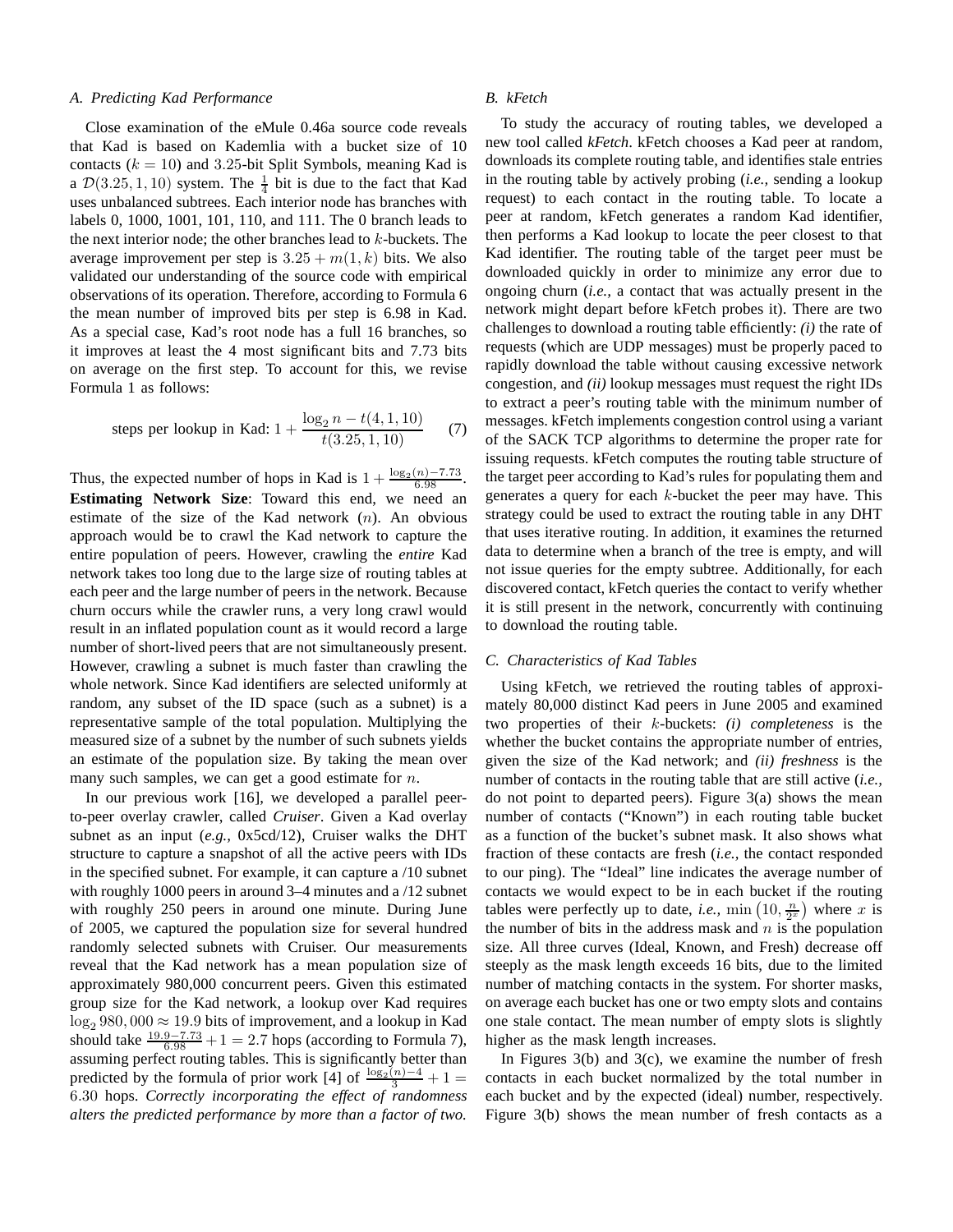

Fig. 3. Properties of routing table buckets in Kad, as a function of how specific the bucket's mask is



Fig. 4. Distributions of Completeness and Freshness in Kad's Buckets

fraction of the number of contacts actually present. This shows that around 90% of entries are fresh for masks up to length around 16, then the fraction of fresh entries decreases, *i.e.,* the number of stale entries increases. This is because the current implementation of eMule doesn't ping peers in buckets which are not at least  $70\%$  full. In fact, in Figure  $3(c)$ , where we examine the number of contacts relative to the ideal number, above /17 there are actually more stale contacts than active peers anywhere in that subnet, causing the normalized value to exceed 100%! Peers gradually accumulate stale contacts in these buckets which are expunged too slowly. As a consequence, virtually every lookup in Kad necessarily ends with timeouts to stale peers even though the closest peer has already been contacted! This is a direct result of eMule's policy of not expiring contacts in mostly-empty buckets. As this routing table maintenance problem can trivially be corrected in the eMule code, in the remainder of this paper we emulate the correct behavior as follows. After a lookup completes, we compute the latency as the time from the start of the lookup until kLookup receives a packet from the closest *responsive* peer.

From Figure 3(a), we see that on average there are 1.5 empty slots plus 1 stale contact per bucket. We could plug  $k = 10 1.5 - 1 = 7.5$  into our formula, but first we must validate that most buckets are close to the average state. If the variance is very high (*e.g.,* if 85% of buckets had 10 entries and the other 15% were completely empty), then using the average would introduce considerable error. Towards this end, Figures 4(a) and 4(b) present the CDF of the number of contacts and fresh contacts across all observed buckets for masks /4, /8, and /12.

They show that for both completeness and freshness, nearly all buckets are close to the average value. Therefore, we may use the average value for the purposes of our computations without introducing considerable error.

Using an average of 1.5 empty slots plus 1 stale contact per bucket, we have an effective bucket size of  $k = 10 - 1.5 - 1 =$ 7.5. This increases the expected hop count slightly from 2.7 to  $\frac{\log_2(n)-7.33}{6.58}+1=2.91$  hops, according to Formula 7. This is still significantly better than the previously predicted value of 6.30 hops.

Note that we are unable to change the routing tables in the entire Kad network. Therefore, we explore client-based alternatives to improve lookup performance in Kad and evaluate different techniques to improve the efficiency and consistency of lookup in the following two sections.

#### V. IMPROVING LOOKUP EFFICIENCY

We turn our attention to client-based approaches to improve the performance of iterative lookup over a DHT that has inaccurate routing tables. While incomplete buckets will degrade performance as described in the previous section, stale contacts can dramatically increase latency by causing timeouts to occur. Since the timeout interval is typically set to at least a few roundtrip times, it can easily exceed the desired time for the entire lookup.

# *A. Parallel Lookup*

To improve performance despite inaccurate routing tables, clients (*i.e.,* end-points) can perform parallel lookup. While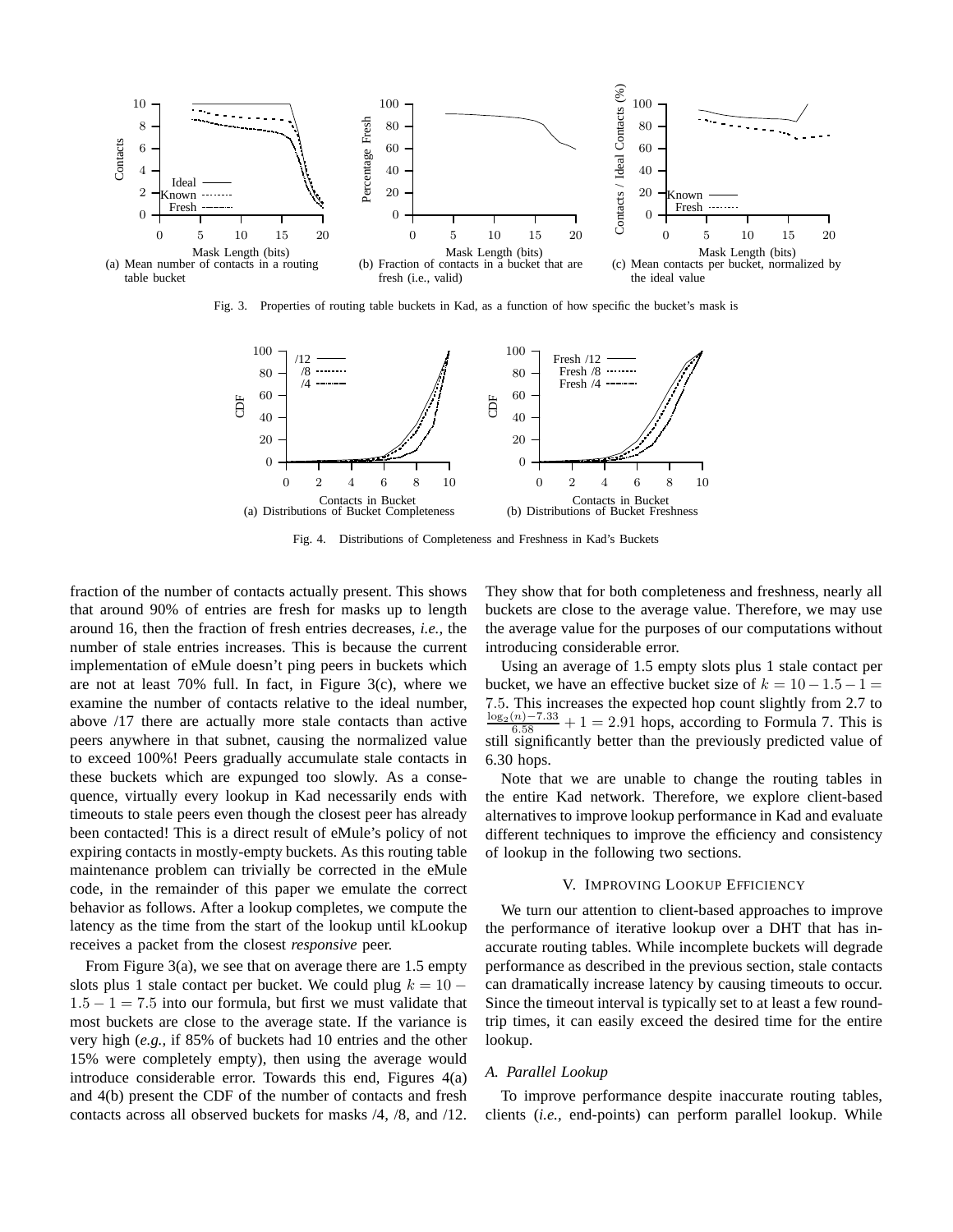parallel lookup has traditionally been used exclusively with iterative DHTs, Jinyang Li *et al.* [5] present a technique for performing parallel lookup on a recursive DHT.

In a parallel lookup, a client simultaneously manages multiple lookup requests to different peers and performs the lookup process based on the information obtained from all requests, reducing the problem of hitting stale contacts, and improving lookup performance at the cost of greater network overhead (*i.e.,* a larger number of requests per lookup). Parallel lookup has two other significant advantages. First, lookup requests facilitate populating or passively updating the routing tables, which in turn reduces the bandwidth requirement for explicit updates, as shown in [7]. Second, during each step of the lookup process, parallelism increases the number of contacts searched, increasing the probability of finding a contact closer to the target (*i.e.,* with more matching bits) and thus decreasing the number of hops needed to reach the target. We examine the following two classes of parallel lookup techniques: *(i)* Strict Parallel lookup and *(ii)* Loose Parallel lookup.

- 1) **Strict Parallel Lookup**: In this approach, a client begins a lookup by sending lookup requests to the  $\alpha$  best known contacts. Similar to the window-based congestion control in TCP, a client restricts the number of requests in-flight to  $\alpha$ . A new request is issued only when a pending request times out or a response is received. The resulting overhead is limited to a factor of  $\alpha$ . The downside of the strict approach is that when a client sends a packet to a departed contact, it must wait for a timeout to occur before giving up. In the meantime, the degree of parallelism is effectively reduced by one. However, a timeout is typically set to at least a few round-trip times which is on the order of the desired time for the entire lookup. Thus, in the strict approach,  $\alpha$  roughly determines the number of timeout events a client can experience without incurring a significant latency penalty. Kademlia uses this approach.
- 2) **Loose Parallel Lookup**: Parallel lookup can be performed in a looser fashion by allowing more than  $\alpha$ requests in flight. In this approach, a client can issue a lookup request to a contact that is among the top  $\alpha$ contacts as soon as such a contact is identified, even if this lookup request increases the number of pending requests beyond  $\alpha$ . For example, if  $\alpha = 3$ , the lookup begins by sending 3 lookup requests. If the first response contains 3 better contacts (which is likely), 3 more requests are sent immediately. While this approach appears to be significantly more expensive than strict parallel lookup, it incurs only modest additional overhead since later responses from the same step are less likely to contain better contacts (*i.e.,* each time a packet is sent, the bar has been raised). The advantage of this looser approach is the ability to quickly abandon lookups that are likely to time out. This approach is used by eMule.

**kLookup**: To examine different lookup strategies, we developed a new tool, called *kLookup*, which performs a lookup from *any* source ID to *any* destination ID without requiring local access to those peers. To emulate a lookup from a particular source ID, kLookup takes the following steps. First, it uses a local Kad routing table to locate the peer closest to the source ID (*i.e.,* the source peer), then it extracts the routing table of the source peer using kFetch. Finally, it performs a lookup to the destination ID using the routing table of the source peer. kLookup implements an adjustable degree of parallelism  $(\alpha)$ with both strict and loose parallel lookup.

### *B. Evaluating Parallel Lookup*

We evaluated the performance of both types of parallel lookup techniques under varying degrees of parallelism. Using kLookup, we captured several hundred lookups for different values of  $\alpha$  for both strict and loose parallelism. Each lookup used a unique, randomly-selected source and a unique, randomly-selected destination. In our evaluation, we examine three metrics:

- **Hops**: The number of hops from the source to the destination
- **Latency**: The duration from the start of the lookup to when a response is received by the final destination, which is a function of the number of hops and the time spent waiting for responses and timeouts
- **Messages Sent**: The overhead used to perform the lookup

As we mentioned earlier, increasing  $\alpha$  can reduce the number of lookup hops by providing more opportunities to randomly improve extra bits. Figure 5 shows that the mean number of hops decreases slightly as  $\alpha$  increases<sup>6</sup>, providing empirical support. Furthermore, the hop count for  $\alpha = 1$  is around 3.2, which is close to our predicted lower-bound of 2.9.

Since the number of hops is as expected, the next question is: *how much latency is introduced to lookup by timing out due to stale contacts?* Figure 6(a) compares the latency of the two approaches for several values of  $\alpha$ . The first observation is that the latency for  $\alpha = 1$  is very high—close to 10 seconds. Using a value of  $\alpha = 3$  dramatically reduces the latency, with diminishing returns for larger  $\alpha$ . Second, Figure 6(a) reveals that the loose approach is just barely quicker than the strict approach for constant  $\alpha$ . The greatest advantage of loose parallelism is that

<sup>6</sup>This figure is noisy due to the narrow  $y$ -axis range. The general downward trend is nevertheless visible.



Fig. 5. Effect of parallel lookup on hop count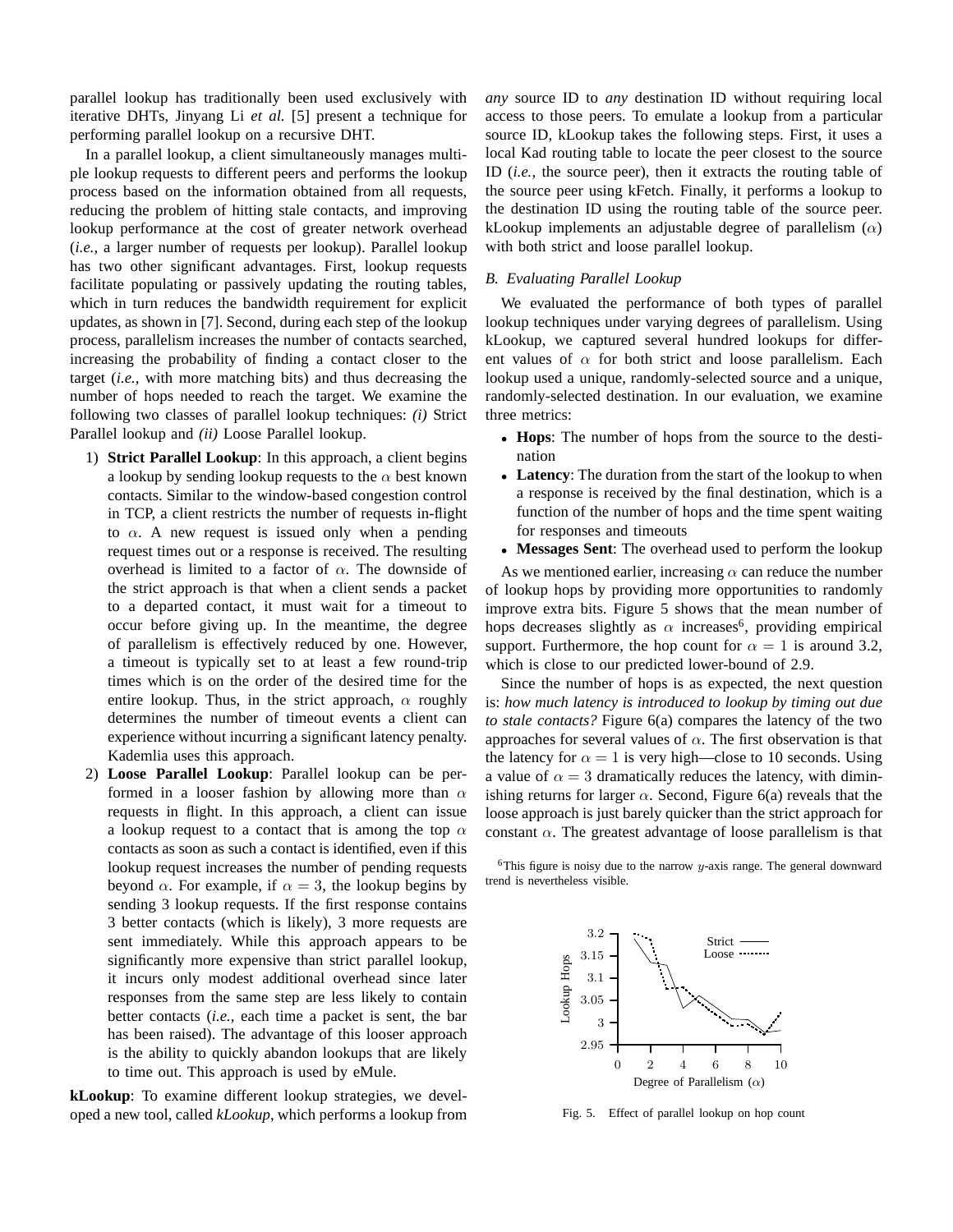

(b) Latency Fig. 7. Performance improvement gained by fixing the bugs in eMule 0.45a

it is significantly less likely to get stuck waiting for timeouts to occur. However, as we show in Section III, few contacts in Kad are stale. This explains why loose parallelism does not show much performance improvement for this network.

(a) Hops

To examine the communication overhead of parallel lookup, Figure 6(b) shows the number of packets sent as a function of  $\alpha$ for the two approaches. In both cases, the overhead increases roughly linearly with  $\alpha$ , with the loose approach generating roughly twice as many messages as the strict approach. Given that for fixed  $\alpha$  the performance of strict and loose parallelism are quite similar, strict parallelism is the better choice for the current Kad network. To directly compare the two, Figure 6(c) factors out  $\alpha$  by plotting the lookup hops as a function of the overhead. This figure shows that asymptotically the performance of strict and loose parallelism are surprisingly similar. A large number of messages represents the lower bound on lookup hops: no amount of increased parallelism of any kind will significantly improve performance. At the low-end, the two perform the same since the two approaches result in identical behavior for the special case  $\alpha = 1$ . However, the sweet-spot for strict parallelism ( $\alpha = 3$ ) is significantly better than the sweet-spot for loose parallelism.

In summary, these observations show that strict parallelism with  $\alpha = 3$  is a good choice for the current Kad network. Higher values of  $\alpha$  and loose parallelism substantially increase overhead without much change in performance. Also, Figure 5 provides strong evidence for the correctness of our analysis in Section III.

**Comparing with eMule**: As part of creating kLookup, we also attempted to exactly reimplement eMule 0.46a's lookup algorithm. We validated this mode of kLookup by extending tcpdump to decode Kad packets and performing lookups for the same key using kLookup and eMule itself to verify their similarity. In the process of implementing eMule's lookup algorithm, we discovered a few bugs [17]–[19] which significantly degrade its efficiency<sup>7</sup>.

(c) Overhead

As part of our study, we wanted to compare the performance of eMule's current lookup algorithm with and without the bugs, in the hope that it will be of use to the eMule developers. Again, we examine performance in terms of hops and latency, and overhead in terms of the number of messages. These experiments are based on more than one-thousand experiments using kLookup from unique, randomly-selected sources and destinations. With the bugs fixed, eMule's lookup algorithm is  $\alpha = 3$  with loose parallelism.

Figure 7(a) presents a CDF of the number of hops to perform a lookup. The mean value is 3.59, somewhat worse than our analytically predicted value of 2.91. Without bugs, the number of hops drops to 3.08, which is closer to our predicted lowerbound. Figure 7(b) shows the latency of the two versions. In both cases, there is a significant tail (not shown) out to around 70 seconds. We see that the fixed version improves by around 1 second in most cases. The most striking difference however

<sup>7</sup>Our results are based on eMule version 0.46a, the most recent version available at the time of our study. We have been corresponding with the eMule developer team regarding these discoveries, and at least some of the reported bugs were corrected in 0.46b.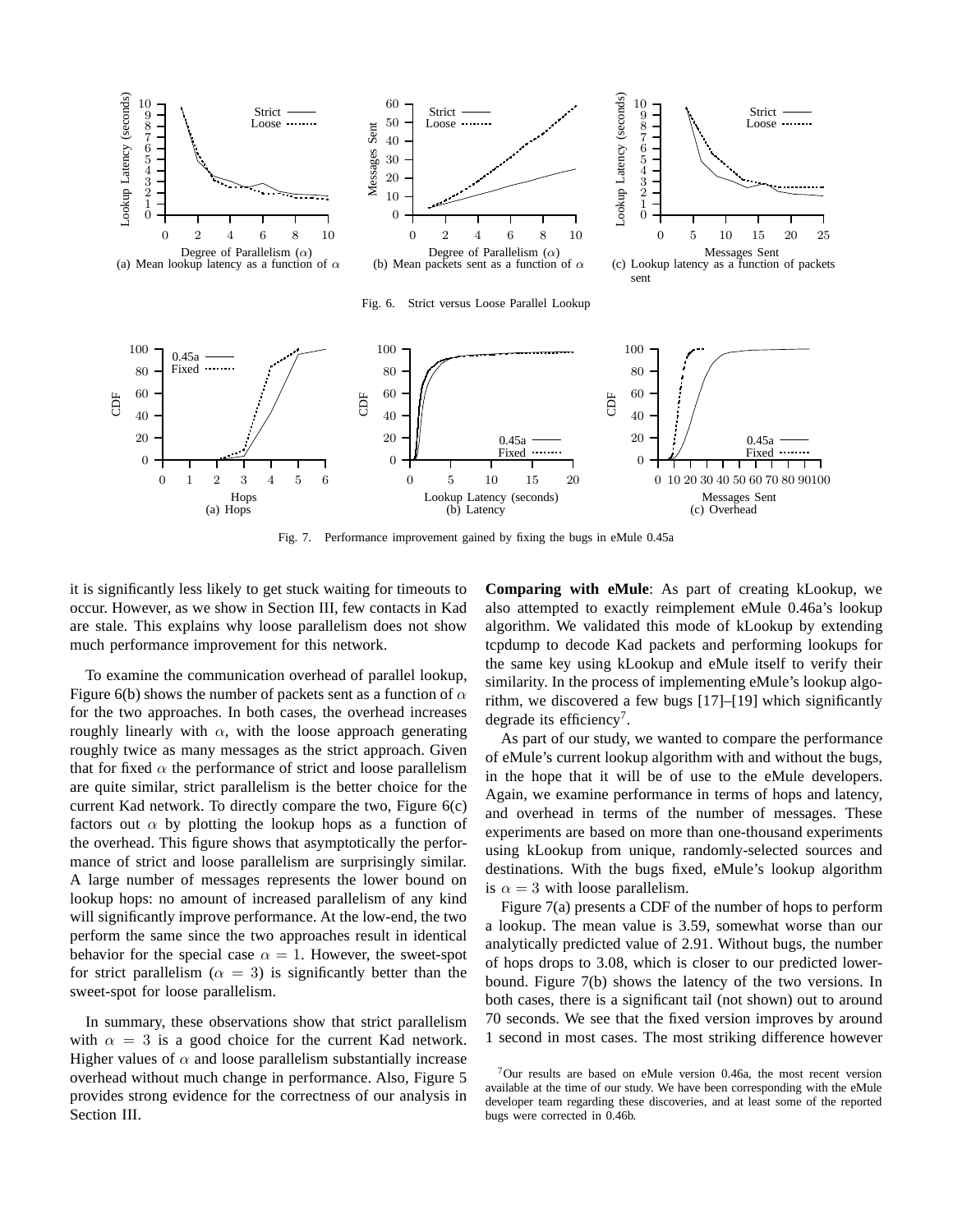

Fig. 8. Lookup Consistency

is in the overhead, as shown in  $7(c)$ . The fixed version uses roughly half as many messages on average.

# VI. IMPROVING LOOKUP CONSISTENCY

Ideally, each peer in a DHT is responsible for a certain part of the DHT identifier space and lookups for any identifier should lead to the responsible peer. In practice, peer churn causes two types of inaccuracies in routing tables:

- 1) Peers may not yet have pointers to a recently arrived peer
- 2) Peers may have stale pointers to a recently departed peer

When routing tables are incorrect, it is possible for some parts of the identifier space to be unreachable for some peers. The extent of these problems is determined by how frequently the DHT validates its pointers, known as route stabilization [1], compared to the rate of churn in the system. One approach to minimize these problems is to increase the frequency of route stabilization. However, this significantly increases the bandwidth required for route maintenance.

# *A. Content Replication*

An alternative approach is to map each identifier to the set of the c closest peers in the identifier space, rather than to only the single closest peer. The publishing operation performs a regular lookup, then searches the surrounding area to find the closest  $c$  peers. The search operation does the same, and as long as the two find any peer in common the search will succeed. Kademlia [4] takes this approach as a basic principle; however, it can be used in almost any DHT. For example, DHash [8] implements this technique over Chord. The parameter  $c$  must be chosen based on knowledge of the degree of routing table inaccuracy, to guarantee with high likelihood that multiple lookups will be able to find peers in common.

The key question is: *what is the right value of* c *to guarantee a certain level of reliability* p*?* In the following subsection, we use empirical techniques to answer this question for Kad.

# *B. Evaluating Lookup Consistency*

To explore lookup consistency, we extended kLookup to locate the c closest points after its regular search has completed. To get an empirical measure for  $p$ , we use kLookup to perform 50 lookups to the same key, each from a different and random starting point in the Kad network. The first lookup emulates a publish operation which returns a set of peers to publish on. The following lookups to the same key emulate query operations, returning a set of peers in response to the actual query. Computing the fraction of queries that successfully find one of the target peers yields an empirical measure of the consistency,  $p$ , for that experiment. We perform the lookups as concurrently as possible to limit the effects of peer departure and arrival. For these experiments, we used strict parallelism with  $\alpha = 3$ . We conducted this experiment 20 times for each value of  $c$  in the interval  $[1, 10]$  (*i.e.*, 1000 lookups per value of c: 20 experiments and 50 lookups per experiment).

We observed that for  $c = 1$ , the consistency is only 89%, meaning that 11% of the time queries fail to find the same "closest" peer as a publisher. To explore how many replicas are needed, Figure 8(a) plots  $p$  as a function of  $c$ . For the value  $c = 3$ , the consistency is over 99.9% across the twenty 50-lookup trials. For  $c = 2$ , the consistency is in between, at around 96%.

The above values are for finding *any* of the replicas. However, another issue regarding consistency is how effectively all of the replicas can be found. If one replica can always be located, but the others cannot be, then lookups will fail if the one easy-to-locate replica becomes unavailable. Therefore, for each replica we compute the number of lookups that found it, and plot it as a CDF in Figure 8(b). An ideal curve would be a vertical line at  $x = 100\%$ , indicating that every query found every replica. The Figure shows that the performance for the nearby-replication method is indeed good, with roughly 50% of queries able to find every replica, and 80–90% of queries able to find 80% of the replicas.

In summary, our results show that locating the three closest nodes after finding the closest peer is an effective way to cope with routing table inconsistencies. More importantly, we show that even routing table inconsistencies can be a considerable problem in practice with more than 11% of lookups failing when no replication is used.

**Comparing with eMule**: Currently, eMule uses a fuzzy algorithm which selects several peers as part of the endpoint set that are not necessarily the closest. In addition to our experiments for different values of  $c$ , we also conducted more than 60 experiments using eMule's algorithms for publishing and lookup. We found that eMule's approach produces 19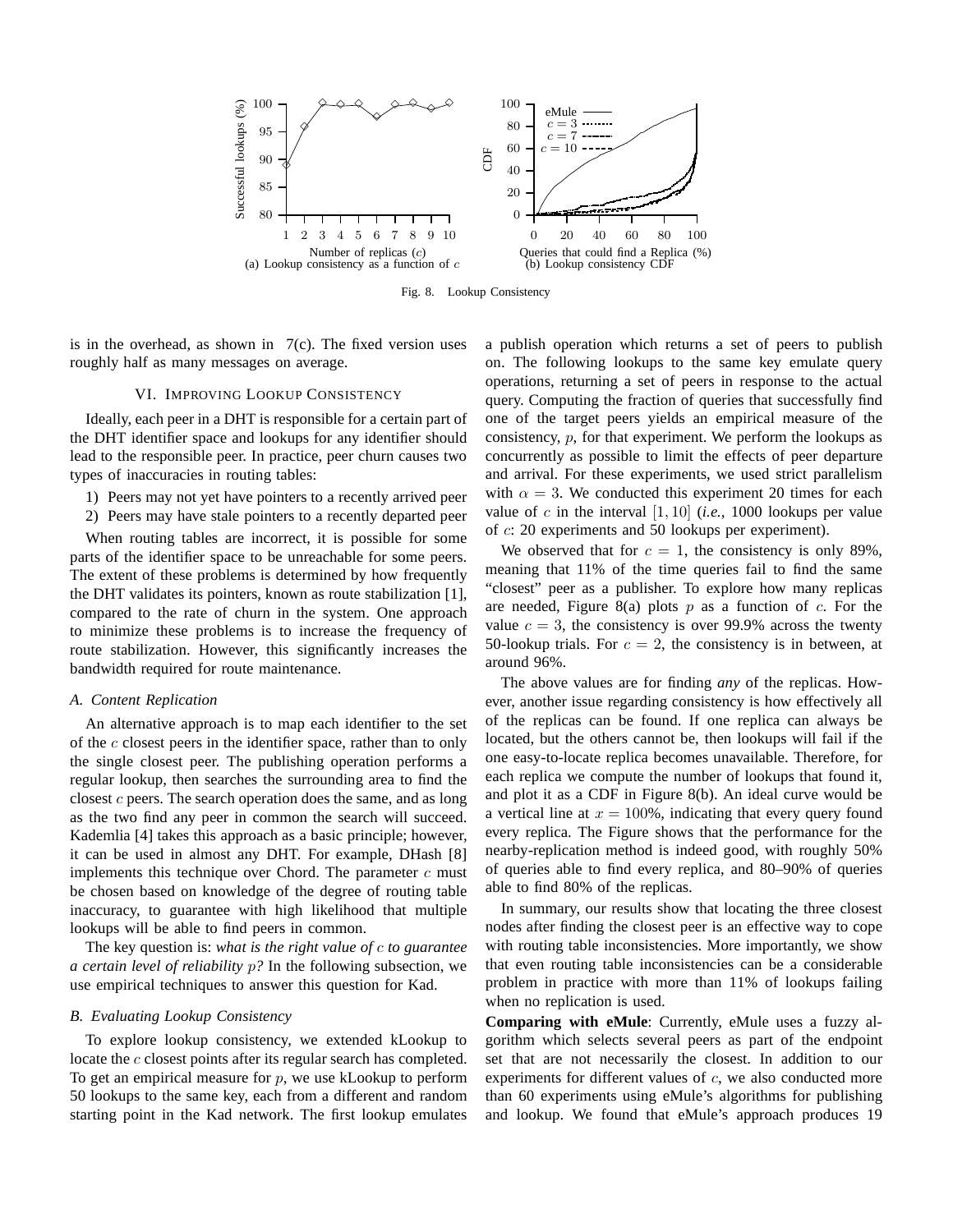replicas on average and queries succeeds 99.9% of the time. While robust, this is 6.3 times more replicas than simply using  $c = 3$ . Furthermore, Figure 8(b) shows the CDF of the percentage of all replicas each lookup found. The performance is substantially worse than the nearest- $c$  approach, with many replicas being found by only a few queries. For example, 50% of replicas could be found less than one-third of the time, compared to just 3% for  $c = 3$ . Additionally, some replicas were not found by *any* queries.

# VII. RELATED WORK

Early work on DHTs focused on introducing new DHTs [1]– [4] that each achieved  $O(\log n)$  lookup hops using  $O(\log n)$ state per peer. Initially, it was difficult to directly compare the performance of these DHTs, as each DHT has several tunable parameters, which might cause them to perform better or worse under different loads. For example, under low churn a DHT with a large routing table will perform better since it can achieve faster lookups and route maintenance is inexpensive. The same DHT will perform poorly under heavy churn.

Several studies [7], [10], [20]–[23] have attempted to address the issue of DHT performance under churn, in most cases using a simple Poisson model for session length. However, several measurement studies of peer-to-peer systems [24]–[28] show that session times are dramatically different from Poisson. In this study, we conduct experiments using the real Kad network, *i.e.,* under real churn.

Gummadi *et al.* [6] showed that DHTs can be broken into two components: geometry (or structure) and lookup strategy. Some DHT geometries provide greater routing flexibility than others in terms of neighbor selection or route selection. For example, in CAN a peer's neighbors are precisely defined by the geometry, while in Chord there are  $2^{i-1}$  options for the  $i<sup>th</sup>$  neighbor, providing Chord substantially more flexibility in selecting neighbors. Their results show that more flexible systems, such as Chord and Kademlia, can achieve better performance. We utilize their division between geometry and lookup to study the lookup behavior in light of the geometry of the deployed Kad network.

Jinyang Li *et al.* [7] developed a performance-versus-cost framework (PVC) for comparing different DHTs. Their key observation is that for a given bandwidth usage, there is a minimum lookup latency that can be achieved over the entire space of DHT parameters, and vice versa. In PVC, they simulate each DHT using a wide variety of parameters and plot the best lookup latency each DHT can achieve within a given bandwidth constraint. This allows them to compare how different DHTs make the performance-versus-cost trade-off under a given load. They show that using large routing tables with infrequent stabilizations and parallel lookup achieves a better balance than other approaches, culminating in their later development of the Accordion DHT [5]. However, PVC can only draw conclusions about how well the DHTs respond to the simulated workload. While their work is useful for drawing inferences about design trade-offs, our work is aimed at optimizing tunable parameters in a DHT that is already deployed.

In summary, prior work on DHTs has been driven by analysis, simulation, and limited experiments. In each case, a model is used to approximate or estimate real-world behavior. This paper presents experiments on a deployed DHT that has approximately one million real users, and develops tools and techniques for improving its performance.

### VIII. CONCLUSIONS AND FUTURE WORK

This paper examines lookup performance over the Kad DHT network. We analytically derive new formulas for the expected hop count, taking into account random improvements, and demonstrate that Kademlia's use of k-buckets leads to significantly better performance than previously reported. We present new tools, kFetch and kLookup, to characterize the accuracy of routing tables in Kad, examine the impact of routing table accuracy on efficiency and consistency of the lookup operation, and experimentally verify our analysis. Furthermore, we explore two types of parallel lookup techniques and their impact on lookup efficiency and also examine the degree of replication needed to cope with routing inconsistency. While some of our empirical results are specific to Kad, our analysis applies to other prefix-matching DHTs such as Pastry and Tapestry and could be modified to handle other DHT geometries.

In our future work, we plan to measure the bandwidth eMule uses for route maintenance and study ways to maintain higher quality routing information at lower cost. We also plan to use our recent measurement-based characterization of churn in peer-to-peer systems [29] to determine the number of replicas needed to guarantee the availability of a piece of data within the network. This will include a mathematical analysis of the tradeoff between republishing the data more frequently to a few peers versus publishing infrequently to many peers, followed by empirical experiments to validate our findings.

#### IX. ACKNOWLEDGMENTS

We would like to thank Virgina Lo, Subhabrata Sen, and the anonymous INFOCOM'06 reviewers for their useful comments on drafts of this paper.

#### **REFERENCES**

- [1] I. Stoica, R. Morris, D. Liben-Nowell, D. R. Karger, M. F. Kaashoek, F. Dabek, and H. Balakrishnan, "Chord: A Scalable Peer-to-peer Lookup Protocol for Internet Applications," *IEEE/ACM Transactions on Networking*, 2002.
- [2] S. Ratnasamy, P. Francis, M. Handley, R. Karp, and S. Shenker, "A Scalable Content-Addressable Network," in *SIGCOMM*, 2001.
- [3] A. Rowstron and P. Druschel, "Pastry: Scalable, distributed object location and routing for large-scale peer-to-peer systems," in *IFIP/ACM International Conference on Distributed Systems Platforms (Middleware)*, Heidelberg, Germany, Nov. 2001, pp. 329–350.
- [4] P. Maymounkov and D. Mazieres, "Kademlia: A Peer-to-peer Information System Based on the XOR Metric," in *International Workshop on Peer-to-Peer Systems*, 2002.
- [5] J. Li, J. Stribling, R. Morris, and M. F. Kaashoek, "Bandwidth-efficient Management of DHT Routing Tables," in *Networked Systems Design and Implementation*, Boston, MA, May 2005.
- [6] K. Gummadi, R. Gummadi, S. Gribble, S. Ratnasamy, S. Shenker, and I. Stoica, "The Impact of DHT Routing Geometry on Resilience and Proximity," in *SIGCOMM*, Karlsruhe, Germany, Aug. 2003.
- [7] J. Li, J. Stribling, F. Kaashoek, R. Morris, and T. Gil, "A Performance vs. Cost Framework for Evaluating DHT Design Tradeoffs under Churn," in *INFOCOM*, Miami, FL, Mar. 2005.